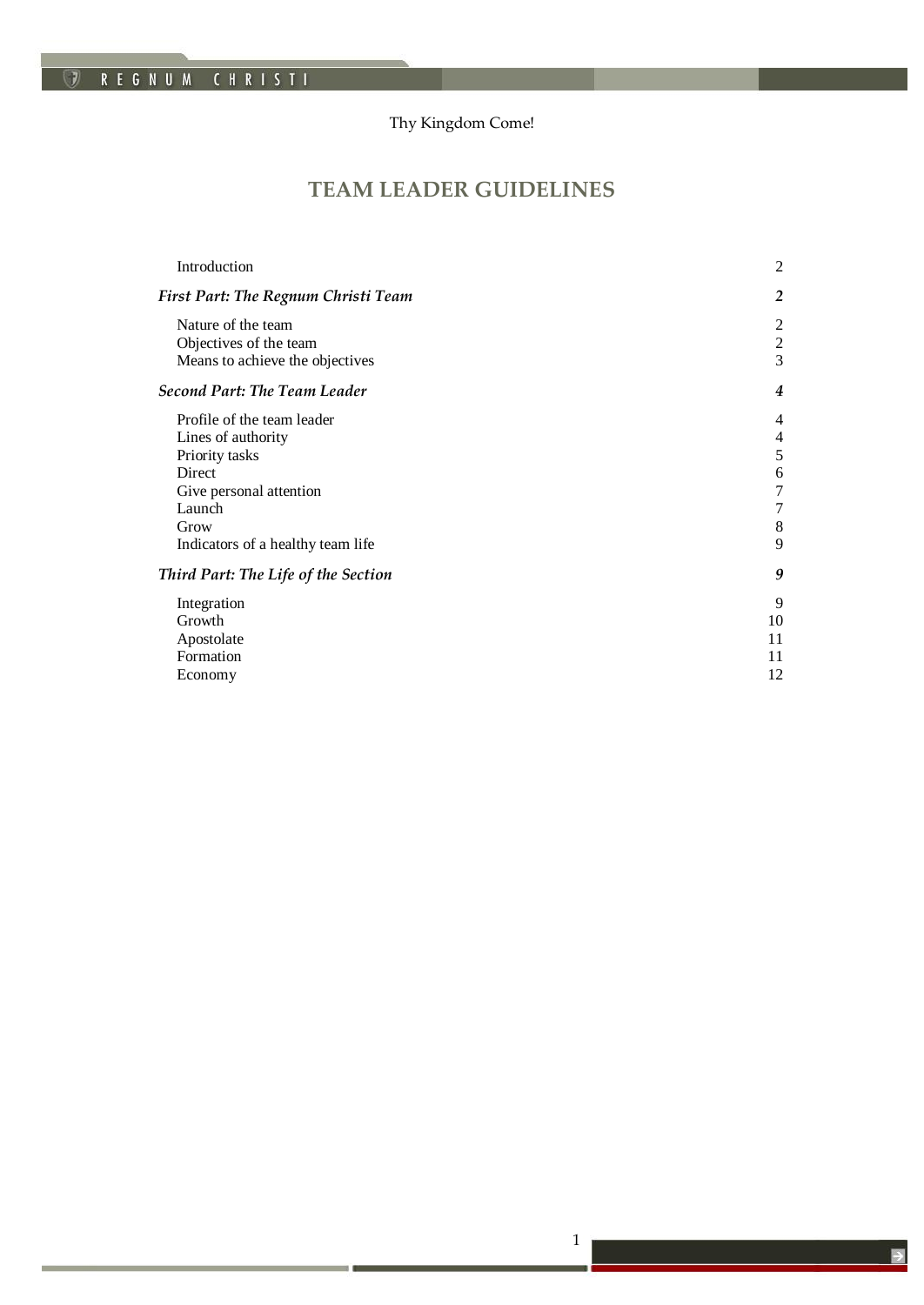# Thy Kingdom Come!

*TKC!*

# **GUIDELINES FOR TEAM LEADERS**

# <span id="page-1-0"></span>**Introduction**

1. The team leader actively works with the section director, the section director's assistant, and the group leader to help the members become more integrated with their mission in the Movement. He helps them to mature in their vocation, aware that he has been entrusted with guiding his team members and that he should give witness of being a man or woman of the Kingdom.

# <span id="page-1-1"></span>**First Part: The Regnum Christi Team**

# <span id="page-1-2"></span>**Nature of the team**

- 2. The team is a group of members who come together to help each other grow in holiness, perseverance, formation, and apostolic work, like the first Christian communities. The team is ideally made up of eight to ten members, to foster participation and mutual relationships. The team is built in a natural way out of relationships of friendship, affinity, or common interests. The team is not an end in itself, but an instrument so that the members help each other to fulfill their vocation in the Church through the Movement. Team life teaches them to work with others, leaving aside individualism. It also helps each member to fulfill their potential, combining and making the most of their qualities and skills.
- 3. The team is guided by a team leader. The secretary and a treasurer help the team leader to fulfill his or her mission.

# <span id="page-1-3"></span>**Objectives of the team**

- 4. On the spiritual level, the team's purpose is to help the members live charity by giving themselves to others, and to have a concrete experience of their belonging to the Church as a communion of life through their mutual charity and unity.
- 5. The team, by its own life and dynamism, should help to create apostles from its members, giving them a deep sense of self-giving, service, and dedication to the cause of the Kingdom of Christ, and awakening their apostolic zeal and spirit of initiative.
- 6. From the human point of view, team life should teach the members to work with others, leaving aside individualism, unleashing each one's potential, and combining the qualities and skills of all the members.
- 7. All Movement members should aspire to form a team, inviting their relatives, friends, colleagues, fellow students, or anyone else with whom they have affinities or common interests.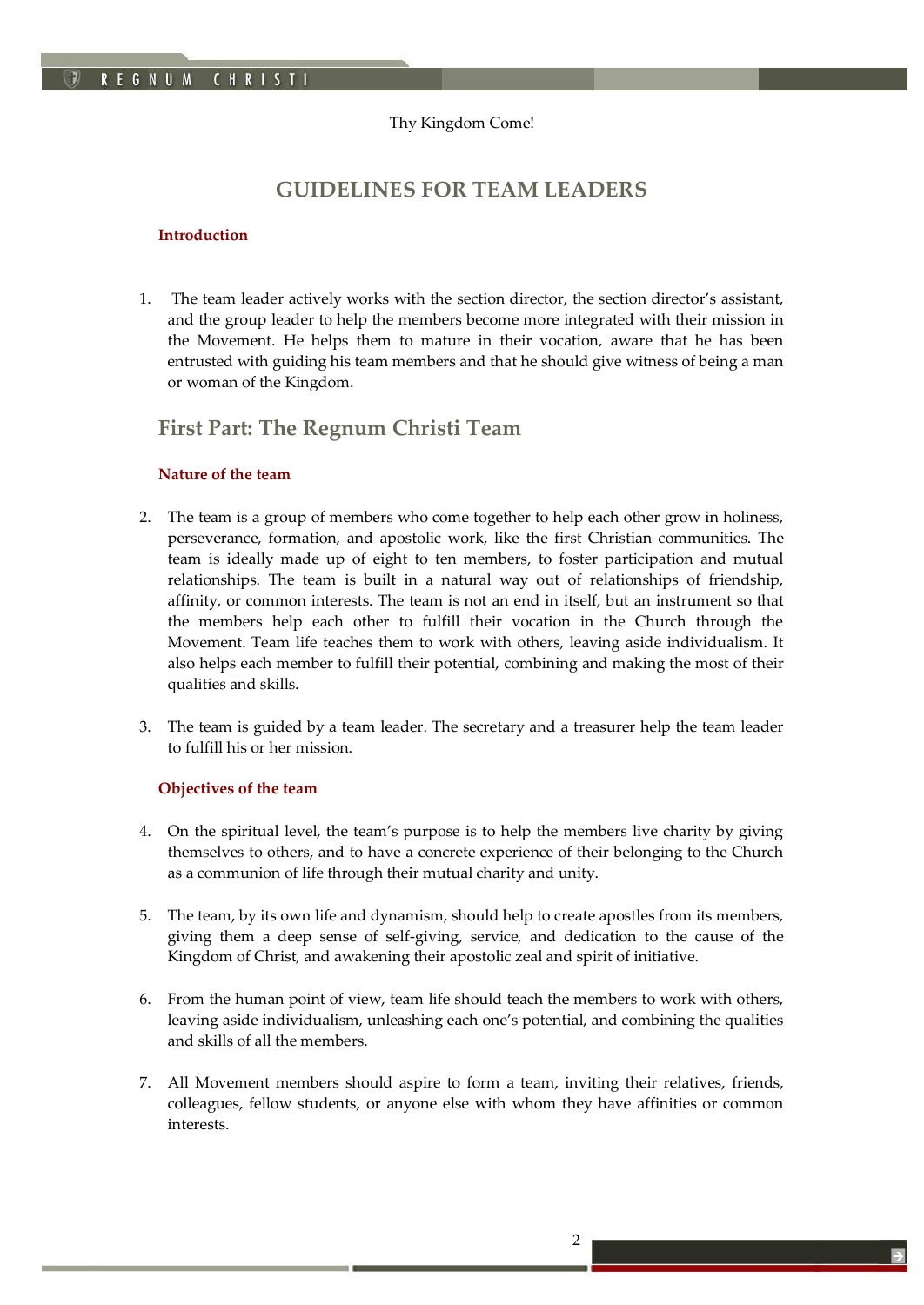# <span id="page-2-0"></span>**Means to achieve the objectives**

8. For the team to fulfill its purpose, all of the members must strive to acquire, foster, and strengthen the following attitudes which are so helpful for building a strong and united team: <sup>1</sup>

*TKC!*

- a. True esprit de corps, which brings each member to be united with the others, to work with them, to support them, and to help them in whatever way possible. Esprit de corps also helps to create an environment of appreciation and esteem, in which the members comment on each other's qualities, successes, and virtues while silencing their defects and deficiencies.
- b. Optimistic work, keeping a joyful, frank, and positive environment, both in the specific activities and in the apostolate, with a healthy and balanced sense of humor.
- c. Concern and interest for those members who, for reasons of work, study, or trips, have to leave aside their team life for a while. This same attitude must motivate the members to re-invite members who have left the Movement for whatever reason.
- d. An attitude of openness and growth, avoiding any attitude of exclusion. The team, by its own vitality, must always try to gain new members and grow.
- e. Healthy realism about the members' diverse temperaments and ways of being. The team is a human group, made up of people with different temperaments, reactions, formation, and skills. All of this enriches the team, but it can also be a source of conflicts and difficulties. We must always keep this in mind and strive to harmonize the diversity with charity.
- f. A sincere desire to foster friendship among the members, which grows through fellowship, social gatherings, chance encounters, and mutual aid.

<sup>&</sup>lt;sup>1</sup> Regnum Christi Member Handbook, 322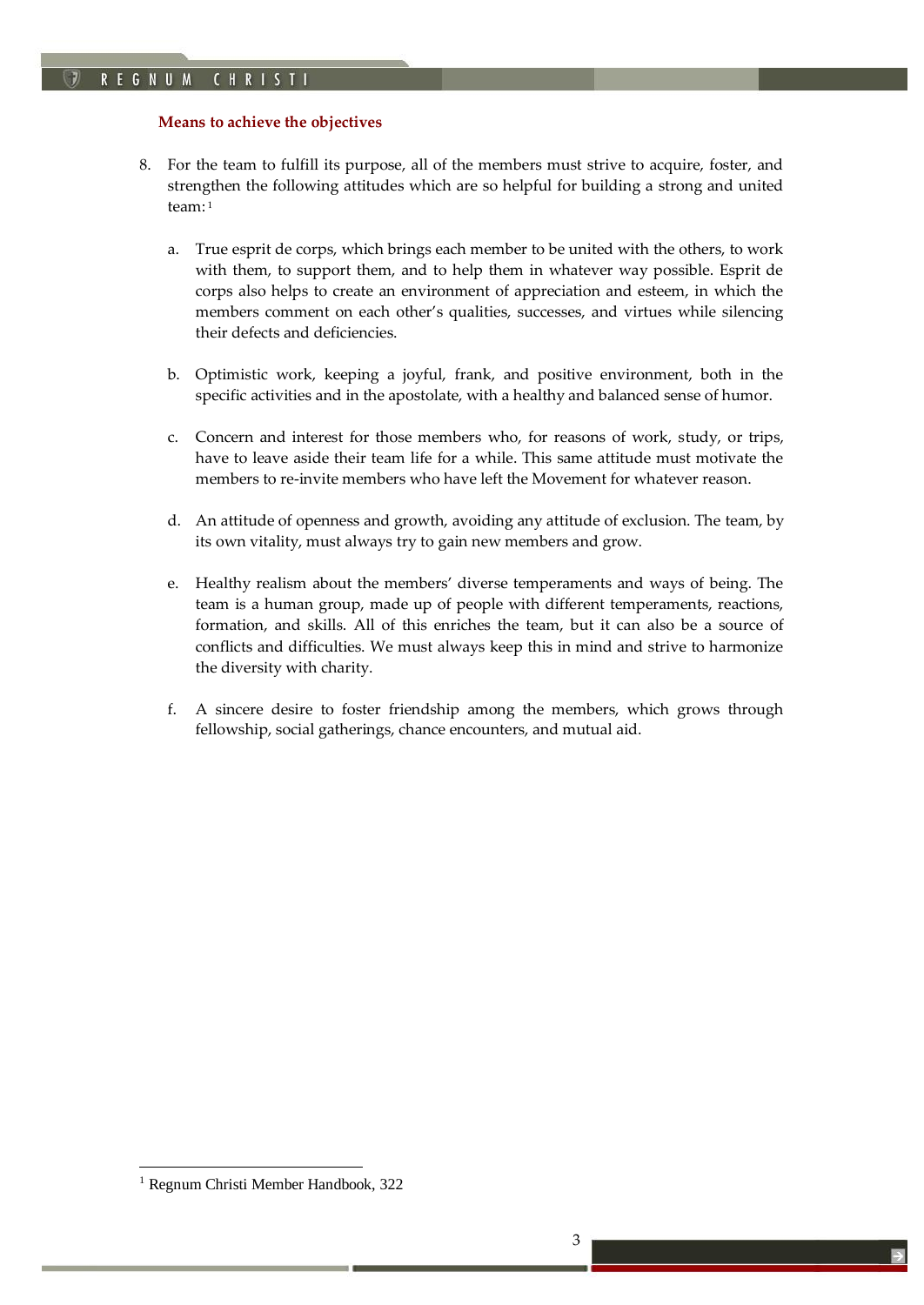# <span id="page-3-0"></span>**Second Part: The Team Leader**

# <span id="page-3-1"></span>**Profile of the team leader**

9. The heart of the team leader has to echo St Paul's words: "He loved me and gave himself up for me" and "the love of Christ impels us." Once a soul has experienced God's love, he or she feels a desire to respond by loving Christ, the Church, and the Movement passionately. Full of apostolic zeal, they try to bring all of the souls entrusted to them closer to Christ.

*TKC!*

- 10. The appointed team leader must be aware that he or she is an instrument in God's hands, and that his apostolic success will depend fundamentally on his union with Christ and his real love for souls, which grow through frequent contact with the Gospel and the Eucharist. He should also try to know and assimilate the Movement's specific charism so as to keep and communicate it faithfully as a gift of God for the members and the Church.
- 11. The team leader should strive to develop his or her own leadership, spirit of initiative and conquest, obedience, and follow-up on the guidelines received. He or she should work on humility, a sense of responsibility, love and loyalty to the Movement, and affective and effective integration.
- 12. The team leader should also keep in mind the living example of the Good Shepherd who knows each sheep by name, loves it, and goes looking for it when it gets lost. He or she should want each one to grow, demand the best from them with prudence and delicacy, and feel deep joy for their progress. The team leader is not an employee who does a bureaucratic job without love or interest.
- 13. The team leader should be a leader for every member on his team through his or her sincere friendship, personal formation, and the example of his or her own life as an authentic Regnum Christi member who is in love with the vocation, lives it integrally at all times, and seeks to grow in it by using the means the Movement offers. Through this leadership and personal witness, he should help the members along with his example, advice, and motivation so that they constantly improve and grow in their personal vocation in the Church through the Movement.
- 14. The team leader is a section formator and must be trained for it.

# <span id="page-3-2"></span>**Lines of authority**

- 15. The team leader reports to the section director through the section director's assistant and the group leader. There should be a lot of mutual understanding and esteem between the team leader and the group leader.
- 16. The group leader is the team leader's immediate reference point.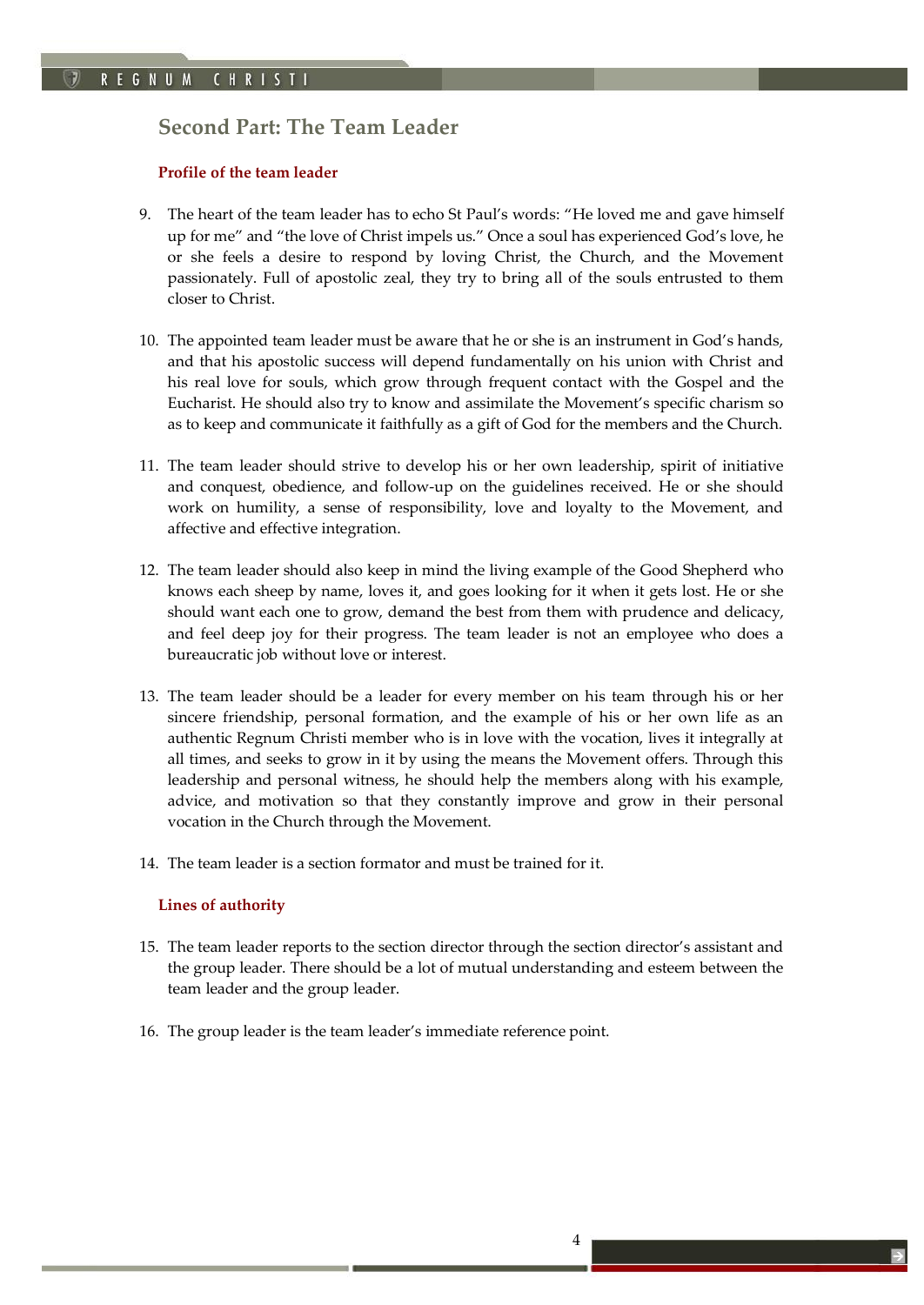# <span id="page-4-0"></span>**Priority tasks**

### **17. Direct**

*Directing* means actively and diligently working with the section director, the section director's assistant, and the group leader so that the team's life and apostolic action helps achieve the objectives in the section program. It means channeling the members' initiatives to write up the team program and supervise its execution. It also means being a point of unity between the section members and directive team.

*TKC!*

## **18. Giving personal attention**

*Giving personal attention* to the members means looking out for their growth in holiness, forming formators, and helping them on their path to vocational plenitude. It means keeping up with each member's personal situation and needs, and walking with them as they follow Christ in the different circumstances of their lives. It also includes the work of transmitting the mystique of belonging, growth, and generosity to members and friends. To carry out this task, the team leader uses dialogue with the team members and times of fellowship with them.

# **19. Launch**

*Launching* means constantly looking for opportunities for growth and apostolate, and making the most of them, since the love of Christ urges us. It means achieving the objectives in the team program, knowing how to launch each one of the members and their apostolic work, and using one's own talents and the team's talents to the full. This requires a deep knowledge of the members and of their qualities, skills, limitations, and personal life circumstances.

### **20. Grow**

*Growing* means taking personal responsibility for making the number of Movement members grow. Regnum Christ's expansion by winning over new members is not a task reserved for just a few, but a duty of all. It springs from the very nature of the Movement, since it is a gift of God for the members; sharing this gift is a need that springs from the heart. At the same time, the Church needs convinced apostles to spread the Kingdom of Christ and it will always be the case that "the harvest is plenty and the laborers are few."<sup>2</sup>

- 21. To carry out these four tasks and achieve the objectives, the team leader has three main means:
	- a. Personal witness. The team leader is the natural leader of the team and the model to follow. He should strive to live out his own vocation to Regnum Christi to the full, in all aspects, and with exquisite fidelity.
	- b. Personal dialogue with the members. This will be covered below.
	- c. The ordinary and extraordinary activities that the Movement offers.

<sup>2</sup> Mt 9,37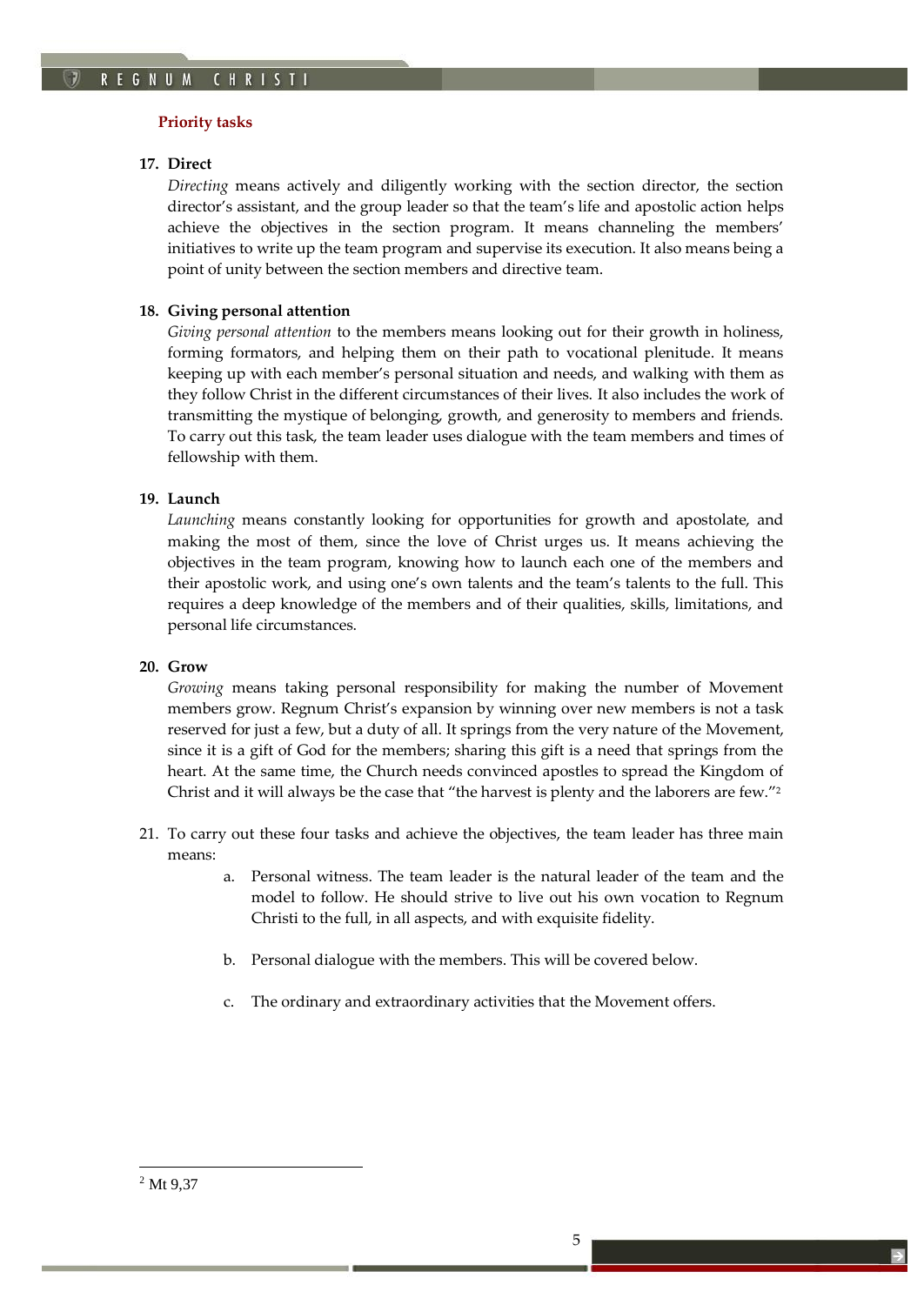#### **REGNUM** CHRIST

22. The team leaders should not forget that he also has three very important tools for his work: prayer, sacrifice for the team, and motivation as a means to lead the members to commitment. In this last point, always be very positive and try to help with reasons that move the will and the heart to self-giving.

*TKC!*

# <span id="page-5-0"></span>**Direct**

<u>.</u>

23. To carry out his job of programming, supervising, and uniting, the team leader holds the following meetings and periodic dialogues:

| With whom                                     | Frequency and Purpose<br>type    |                                                                                       |
|-----------------------------------------------|----------------------------------|---------------------------------------------------------------------------------------|
| Team leader and Monthly<br>other team leaders | (meeting)                        | Analysis and programming to evaluate the<br>group's progress. Maximum length: 1 hour. |
| leader  <br>Group<br>(individually)           | Monthly<br>(dialogue)            | Report on his work and the progress of the<br>team. Max length: 45 min.               |
| Members of the team                           | Monthly (social<br>get-together) | Analyze how the team is doing and build ties<br>of friendship between the members.    |

- 24. Before the start of the new cycle of ordinary activities, the team leader should meet with his members as often as necessary to write the team program. The program is an indispensable tool to help the team members get the most out of their work as they fulfill their mission. The program should be based on the section program and should support it, so that the team's action effectively helps the section and the Movement to achieve its objectives. The team program is approved by the group leader, and will be the focal point for the monthly programming and analysis meetings that the team leader has with the group leader and his team members.
- 25. Every two months, the team leader sends a written report to the group leader. The report explains how the team is fulfilling its program and how it is doing in general.
- 26. In the team's life and apostolic activities, make sure to faithfully apply the Movement's methodology and the guidelines, communications, and guidelines sent by the directive team.<sup>3</sup>
- 27. He or she should promptly tell the directive team about the members' ideas and initiatives. All of this helps foster esprit de corps so that the members of the team feel like part of the team, section, and Movement.
- 28. The team leader should motivate and supervise the team secretary and treasurer so that they carry out their role well.

<sup>&</sup>lt;sup>3</sup> Section director, section director's assistant, group leader, and section coordination team.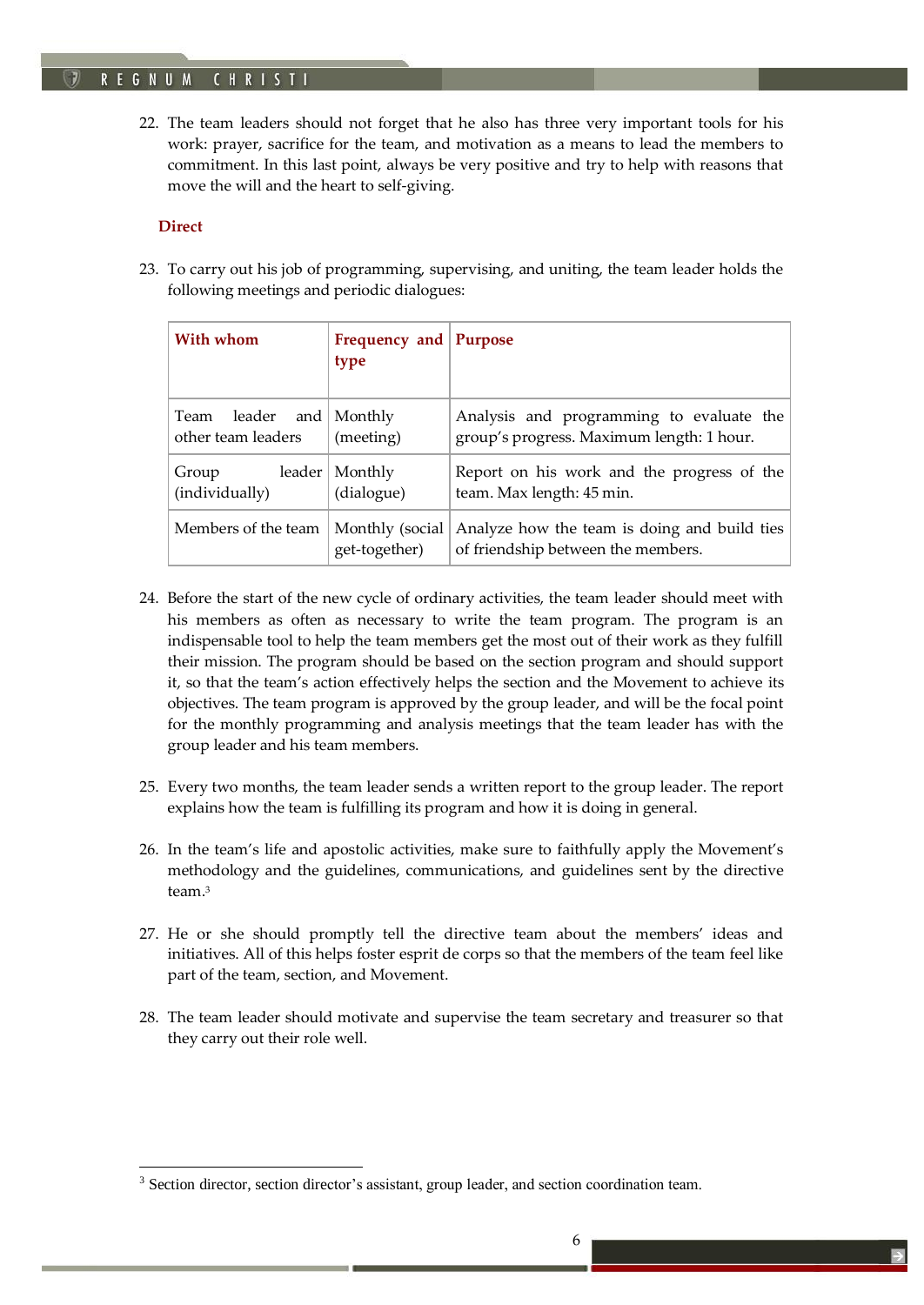# <span id="page-6-0"></span>**Give personal attention**

- 29. The fundamental task of the team leader is to help the members to:<sup>4</sup>
	- Mature in their Christian commitment,
	- Live their apostolic commitment coherently,
	- Become more integrated with the Movement,
	- Maintain a strong zeal for the salvation of souls
	- Generously join into the Movement's joint action

In short, it is about helping the team members become true men and women of the Kingdom who live the mission with passion and love. The life of the Movement depends on it, since Regnum Christi is not its works and buildings, but rather its men and women.

*TKC!*

- 30. In this task of accompanying, the team leader should always bear in mind the member's personal situation. Following the rhythm of God's grace, he should help the member to model his life more and more after the ideal of the man or woman of the Kingdom. While holding up this ideal, he should also bear in mind that this is achieved step by step in a gradual way. His task is to help his members aspire to this ideal without resting on their laurels.
- 31. After personal witness, the most important means that the team leader has to achieve his objectives, and which he should apply with responsibility, constancy, and maturity, is personal dialogue with each member. In dialogue, the team leader exercises his function as a formator in all matters having to do with the Movement.

| With whom                         | <b>Frequency and</b><br>type     | <b>Purpose</b>                                                                                                                                                                                                                                                                                            |
|-----------------------------------|----------------------------------|-----------------------------------------------------------------------------------------------------------------------------------------------------------------------------------------------------------------------------------------------------------------------------------------------------------|
| members<br>Team<br>(individually) | Monthly<br>(personal<br>meeting) | Care for each member of the team so as to know<br>him better, be up to date on his personal situation,<br>and help him to live out the commitments<br>faithfully, grow in his spiritual life; know, love,<br>and spread the Movement; and participate in<br>apostolic action. Maximum length: 30 minutes. |

32. The team leader can, with the section director's approval and the required training, also be a spiritual guide for some members.

# <span id="page-6-1"></span>**Launch**

- 33. The team leader should constantly look to help the members and the team grow. Thus, he should try to get to know each member in depth, and depending on their personal circumstances, help them to develop all of their capacities and talents. The team leader should actively look for the means and opportunities to foster this growth.
- 34. In the first place, the team leader should work to help each member grow in the spiritual and apostolic dimensions. Spiritual growth consists in discovering one's vocation to the

<sup>4</sup> Regnum Christi Manual, 437.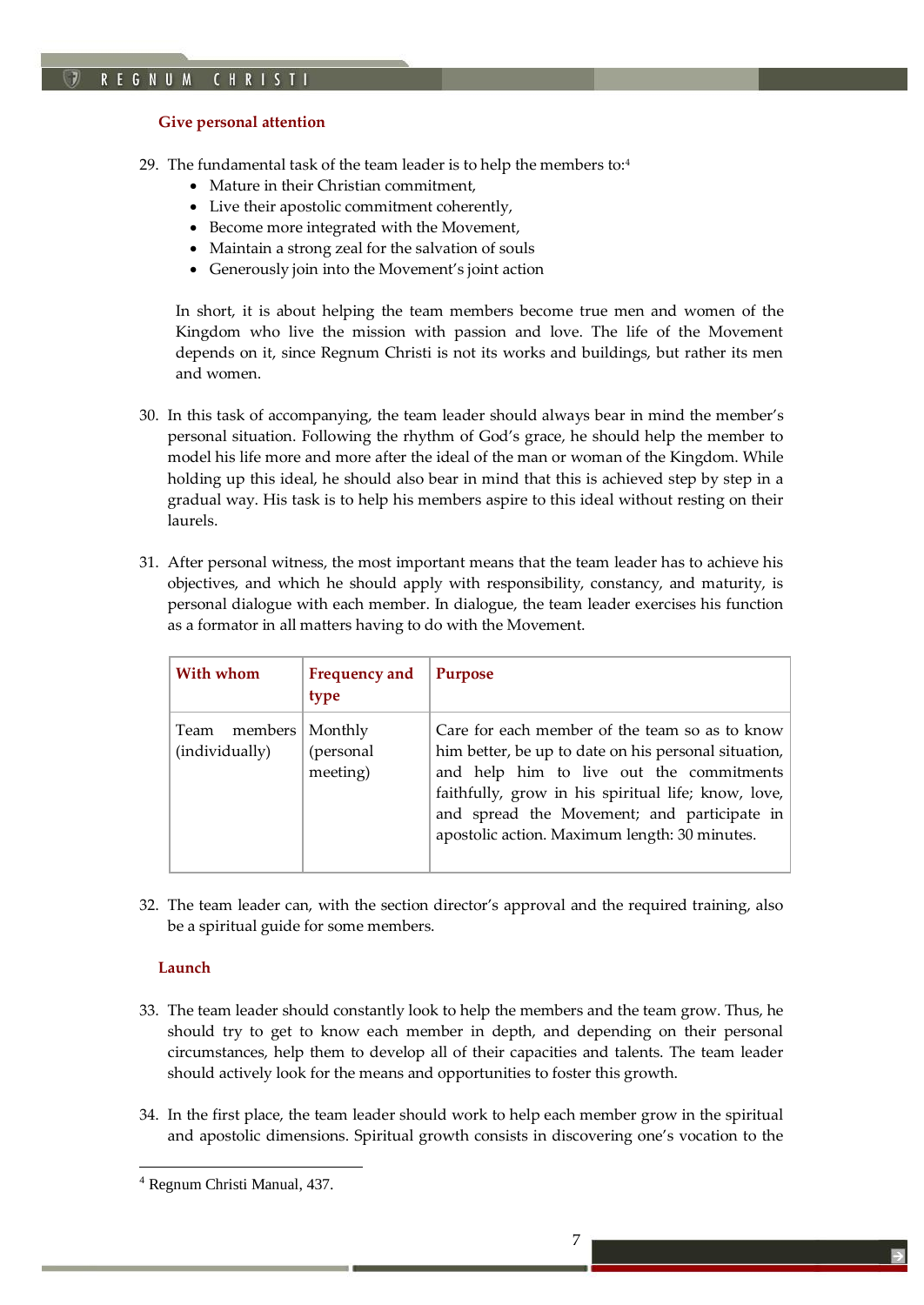# REGNUM CHRISTI

Movement, accepting it with joy and gratitude to God, and striving to live it every day with increasing fidelity. It also includes discovering one's specific vocation within the Movement, whether it be first degree, second degree with one of its levels, or the third degree; or, it may include a call to the religious or priestly life, whether in the Legion of Christ or in some other ecclesial institution. The team leader should accompany each member, especially through monthly dialogue, to reach the vocational fulfillment to which God is calling him or her.

*TKC!*

- 35. Apostolic growth consists in becoming aware that being a Christian means being an apostle, and that Regnum Christi is a privileged means that God offers the member to live this reality. Apostolic growth is shown when a member lives out his everyday life as a true apostle, and not only in the specific moments when he is carrying out a concrete apostolate. It is also shown when the member takes on apostolic responsibilities of greater scope and transcendence, always in accord with his or her personal situation. The team leader should know the qualities, capacities, and life situation of each member so as to help them become more of an apostle every day.
- 36. The team leader should be especially attentive to detect team members who have the qualities to be formators. He should help them develop as formators according to the established program<sup>5</sup> , making sure they receive the specific formation, and gradually assign them responsibilities that fit their qualities and formation. In this process, he should make sure that the potential and new formators have the support and personal guidance of a more experienced formator.
- 37. The team's apostolic growth means that, insofar as it is possible, the team is constantly looking for new and better ways to do apostolate. It means not settling for what has already been done, but being attentive to the needs of the Church and society, and offering creative solutions to make Jesus ever more known and loved.

### <span id="page-7-0"></span>**Grow**

- 38. During his entire life in the Movement, each member is called to invite other people who may want to join this big family and participate in its apostolic goals and projects. Thus, inviting people to the Movement is everyone's apostolate, and all members must put the best of themselves into it.<sup>6</sup>
- 39. Winning over a man or woman for the Movement (that is, for the Church and for the cause of Christ), is the most noble achievement of apostolic action. It is more important to win over a man or woman than to raise up a building; it is more important to bring a person to God than to have big ideas; a person is worth more to the Church than all the money in the world.<sup>7</sup>
- 40. Inviting new members to Regnum Christ should not be an artificial task. It is not about inviting people to invite them, to fulfill section goals. The true invitation springs from an interior overflow of love that no longer fits in the heart, and that needs to communicate itself to others. Only the person who loves what they are and what they have can win over others. It is an interior impulse to communicate to others the Regnum Christi charism, making them participants in the experience of love in a relationship with Christ,

<sup>&</sup>lt;sup>5</sup> Cfr. Guide for the formation of formators.

<sup>6</sup> Cfr. Regnum Christi Manual, 294.

<sup>7</sup> Cfr. Regnum Christi Manual, 295.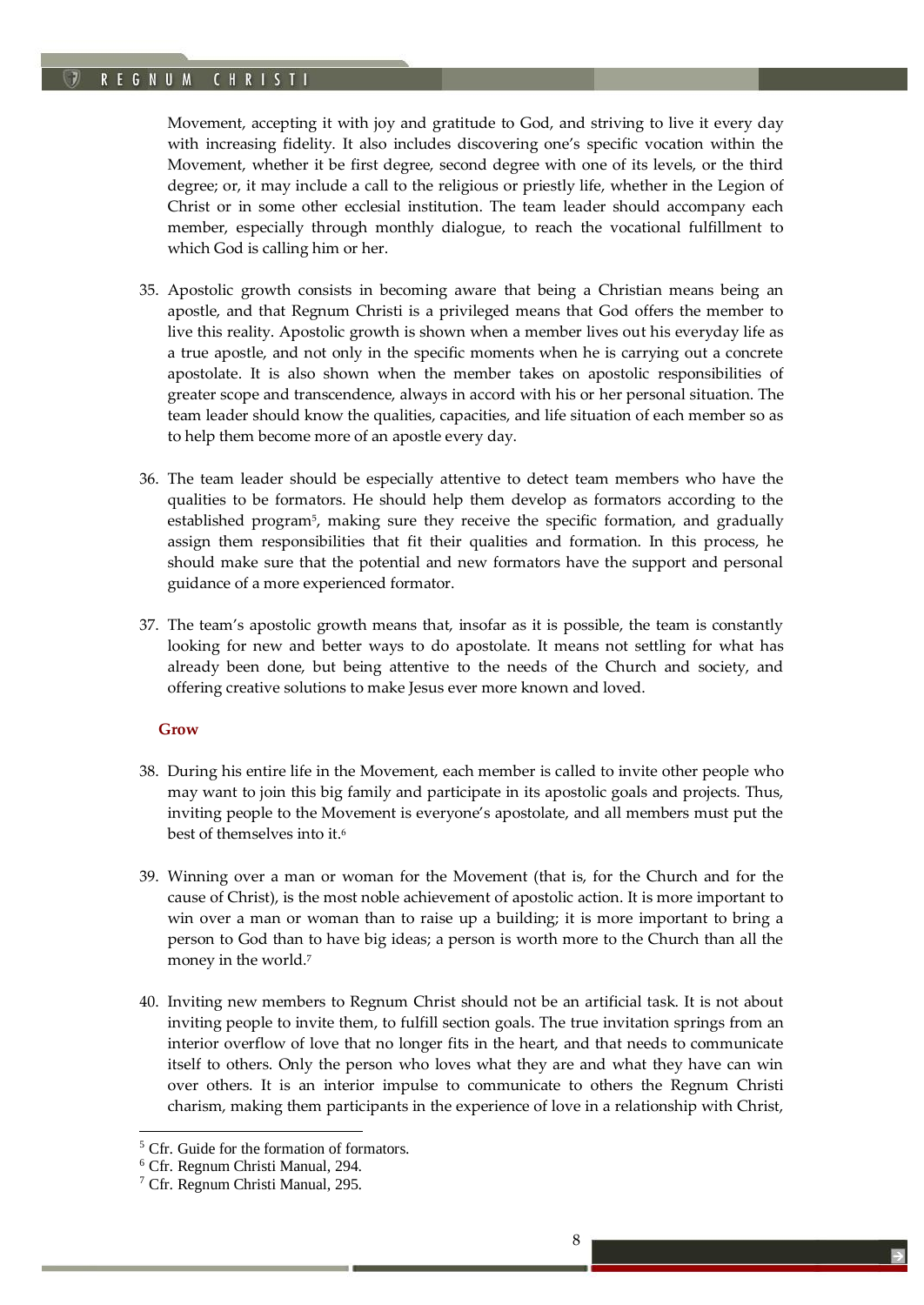# REGNUM CHRISTI

in commitment to the Church, and in service to the temporal and eternal well-being of man. In short, it is about offering a charism—a gift for others—so that they can discern if they are called. It is an obligation that is inside the gift received.

*TKC!*

41. Apostolic zeal to invite other people to the Movement is an indicator of the integration of the members with it. If Christ truly dwells in the heart of a man or woman of the Kingdom, that man or woman must necessarily love what Christ loves. And Christ, in addition to loving his Father, loves man, for whom he died on the cross. He wants to make them participants of his redemption by means of other men and women.<sup>8</sup>

# <span id="page-8-0"></span>**Indicators of a healthy team life**

- 42. Below, we present some indicators that can help the team leader evaluate how he or she is fulfilling his or her mission. It is not meant to be an exhaustive list; it is just a guideline.
	- The members' fidelity to the life of grace and friendship with Christ.<sup>9</sup>
	- The living of charity among the members and with all people.
	- The team's quantitative and qualitative growth.
	- The number of team members seen in spiritual direction, and their esteem for it.
	- Attendance at triduums, courses, and conventions.
	- The number of team members with an apostolate.
	- The number of formators on the team and the number of possible formators.
	- The generous economic contribution of Movement members according to their ability and discernment.

# <span id="page-8-1"></span>**Third Part: The Life of the Section**

- 43. Since Regnum Christi is a vocation and mission and a way of living the Catholic faith, life in the section cannot be reduced to a series of extraordinary activities. The truly decisive element for the Movement's vitality and ability to put its charism at the service of the Church is the section's ordinary life.
- 44. The ordinary life of the section is spelled out in five main areas of work: the members' integration, growth by looking for new members, apostolate and the spreading of Catholic doctrine, integral formation, and the creation of a strong economy to support the apostolates. It is in these aspects that the team leader—and in reality, every Movement member—should work to make the Movement develop and flourish. It is not about control structures or optional elements; these are the vital functions of a Regnum Christi section.

# <span id="page-8-2"></span>**Integration**

<u>.</u>

45. The team leader should try to get every member to make it his primary aspiration and goal to become deeply integrated with his call to holiness in the Church, according to the emphases proposed by the spirituality, mystique, and charism of the Regnum Christi Movement. "For a Movement member, integration in Regnum Christi is a particular way

<sup>8</sup> Cfr. Regnum Christi Manual, 299.

<sup>9</sup> The commitments revised in the Encounter with Christ include points under the "WITH GOD" section on, for example, the frequency of visits to the Blessed Sacrament, attendance at Eucharistic hours, the Mass of the section, etc.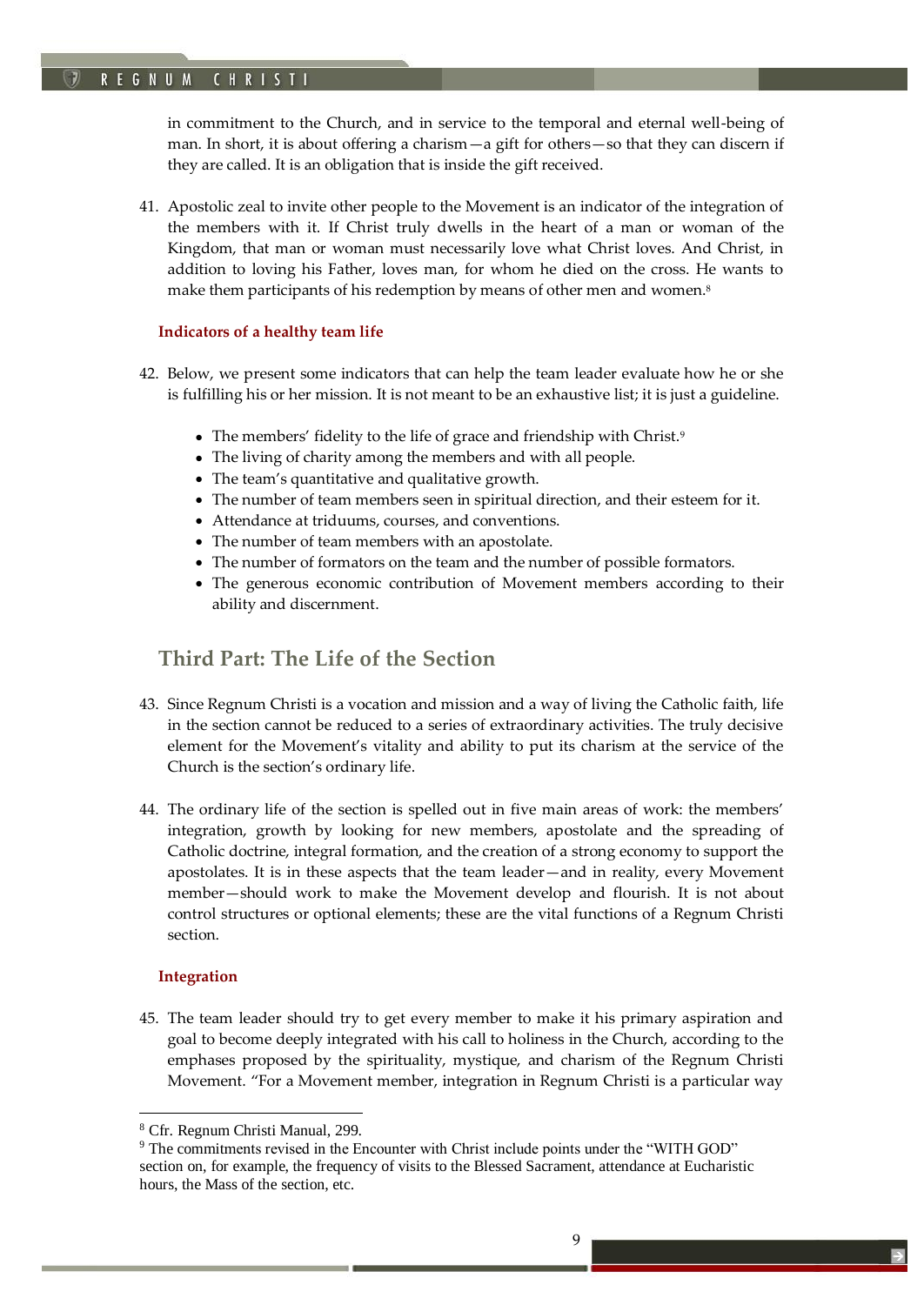of loving Christ, the Church, and the world. It is his first task in the ranks of the Movement."<sup>10</sup>

*TKC!*

- 46. Some of the most helpful means for the members' integration with their vocation to Regnum Christi are the commitments for spiritual life, spiritual direction, participation in Regnum Christi activities, the apostolate, and when possible, life in the Movement center.<sup>11</sup> Other means include living the charism of charity, speaking well of others, and esprit de corps. These are the main gifts that God is putting in the hands of Regnum Christi members to live their own vocation, build the Church, and "propose the Gospel in a credible way."<sup>12</sup>
- 47. The team leader helps the members grow in their prayer life and liturgical-sacramental life so that they irradiate spirituality, fervent piety, and love for the Eucharist. He especially promotes the team's participation in the section's Eucharistic Hour.
- 48. The team meets for Encounter with Christ on a regular basis. The Encounter gives rise to enthusiasm to renew themselves spiritually and launch themselves in the apostolate. The team leader should make sure this activity is carried out with the spirit, methodology, and frequency established.
- 49. The team leader should make sure the team members carefully observe the team's discipline as regards attendance and participation in meetings and apostolic initiatives.
- 50. Encourage all of the team members attend the annual renewal triduum.
- 51. Effectively motivate the members to attend conventions as a necessary way to acquire a solid formation and a real and progressive commitment to the Movement.

### <span id="page-9-0"></span>**Growth**

- 52. The team leader should not forget that inviting other people to the Movement means sharing the experience of Christ that one has had through Regnum Christi. The invitation should be made in personal contact and conversation, and not through group activities like conferences, forums, etc. These group activities are necessary for entering into contact with more people and to support and facilitate the person-to-person work, but they can never substitute personal work.
- 53. For this reason, the Movement's growth depends fundamentally on the members' enthusiasm and apostolic zeal to share the gift they have received. The team leader should imbue the members with a great apostolic zeal that will lead them to constantly increase the number of people who know, live, and share the love of Christ. They should try to get every Movement member aspire to become the start of a new team. <sup>13</sup>
- 54. The team leader should insist on a faithful, trusting, and mature application of the Movement's specific methodology in this field. <sup>14</sup>

1

<sup>10</sup> Regnum Christi Manual, 261.

<sup>&</sup>lt;sup>11</sup> Cf. Ibid, nos. 263-293.

<sup>&</sup>lt;sup>12</sup> Cf. Tertullian, Apologia for the Christians, 29,4.

<sup>&</sup>lt;sup>13</sup> Regnum Christi Manual, 356.

<sup>&</sup>lt;sup>14</sup> Cfr. Regnum Christi Member Handbook 372; Regnum Christi Manual, 296, 298, and chapter XVII.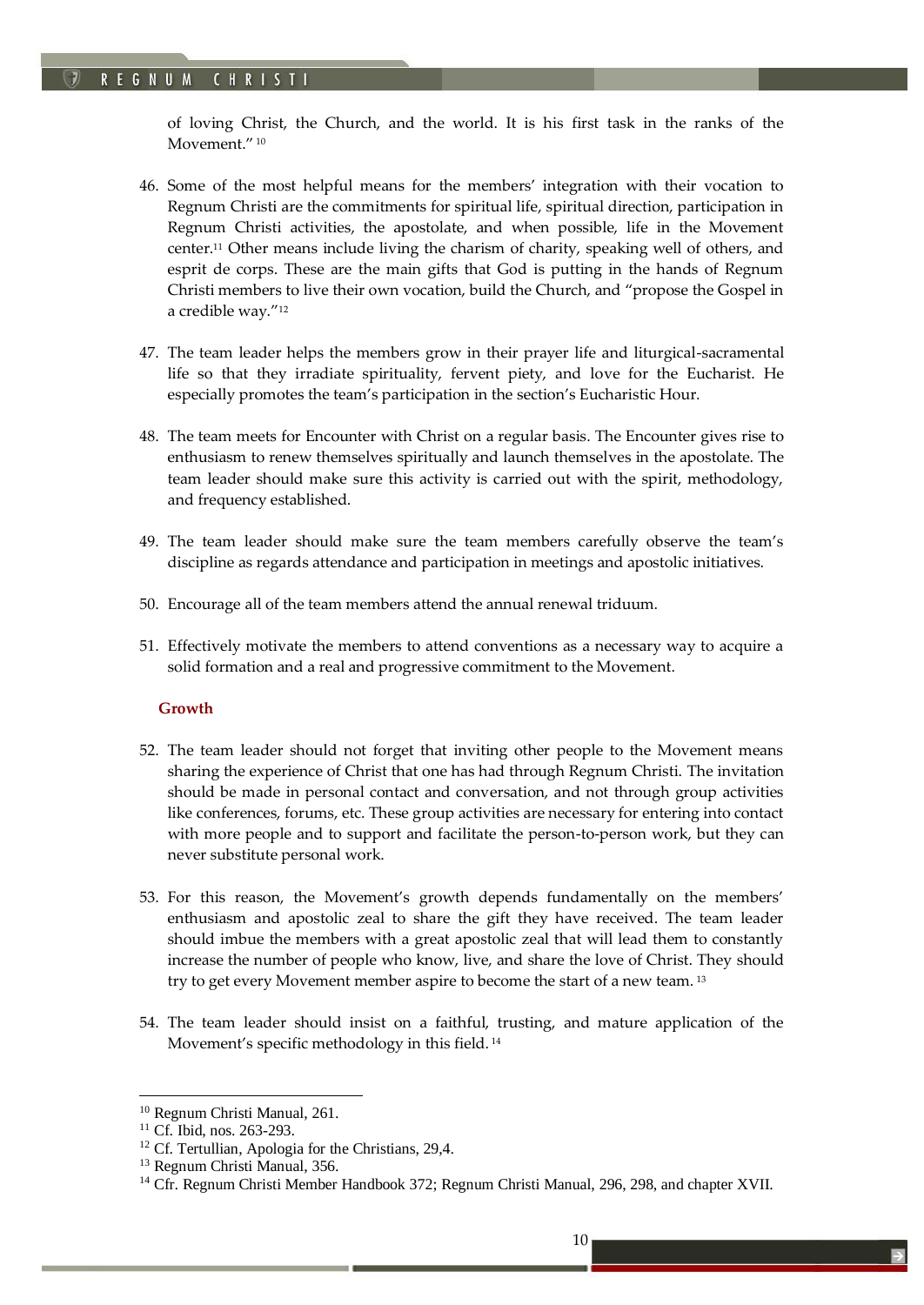55. To grow and respond effectively to the needs of the Church, the team leader has the formative and apostolic resources of the Territorial Mission Support Team.

*TKC!*

- 56. Foster creativity in the members to look for new ways to involve more Catholics in the evangelizing mission of the Church, whether in Movement apostolates or other programs.
- 57. The team leader should pay special attention to the perseverance of already incorporated members, applying the ordinary means that the Movement offers. He or she should especially care for members who are going through a difficult moment or who have distanced themselves from the Movement, to support them in their difficulties, encourage them, and help them to experience the sincere and disinterested charity that we seek to live in Regnum Christi.

# <span id="page-10-0"></span>**Apostolate**

- 58. The team leader should try to get all members of the team to carry out or participate in a challenging apostolate. Although it is good to do apostolate as a team, it can also be done on an individual level.
- 59. Promote with particular enthusiasm the apostolates that can most benefit the Church, and encourage the members to do apostolate in their home parishes if possible.
- 60. In apostolic action, many members will have a deeper experience of Christ and will savor the joy of sharing him with others. For this reason, apostolic action is especially useful to identify and train new formators. It would be a very big mistake to stop the members' apostolic projection for fear that they are not sufficiently formed, since apostolic action catalyzes formation, and "faith grows when it is shared with others."<sup>15</sup>
- 61. As ECYD is a priority apostolate of the Movement, make sure that the team is supporting this organization in some concrete way, whether by a direct responsibility in ECYD and its clubs or by indirectly supporting its activities and making it known to others.

# <span id="page-10-1"></span>**Formation**

- 62. The members' spiritual and apostolic growth should be based on a solid formation. Thus, the team leader should be attentive to make sure the members make the most of the ordinary and extraordinary means the Movement offers to form them in the four basic dimensions: human, spiritual, intellectual, and apostolic.
- 63. The team leader should make sure the team members follow the member formation program so that the members fulfill the curriculum throughout the years.
- 64. Encourage the members of the team make the most of the other formation opportunities the Movement offers them: courses, seminars, formation days, talks. Take special care that the team formators benefit from them.

<sup>&</sup>lt;sup>15</sup> Cf. John Paul II, encyclical Redemptoris Missio, n. 2.